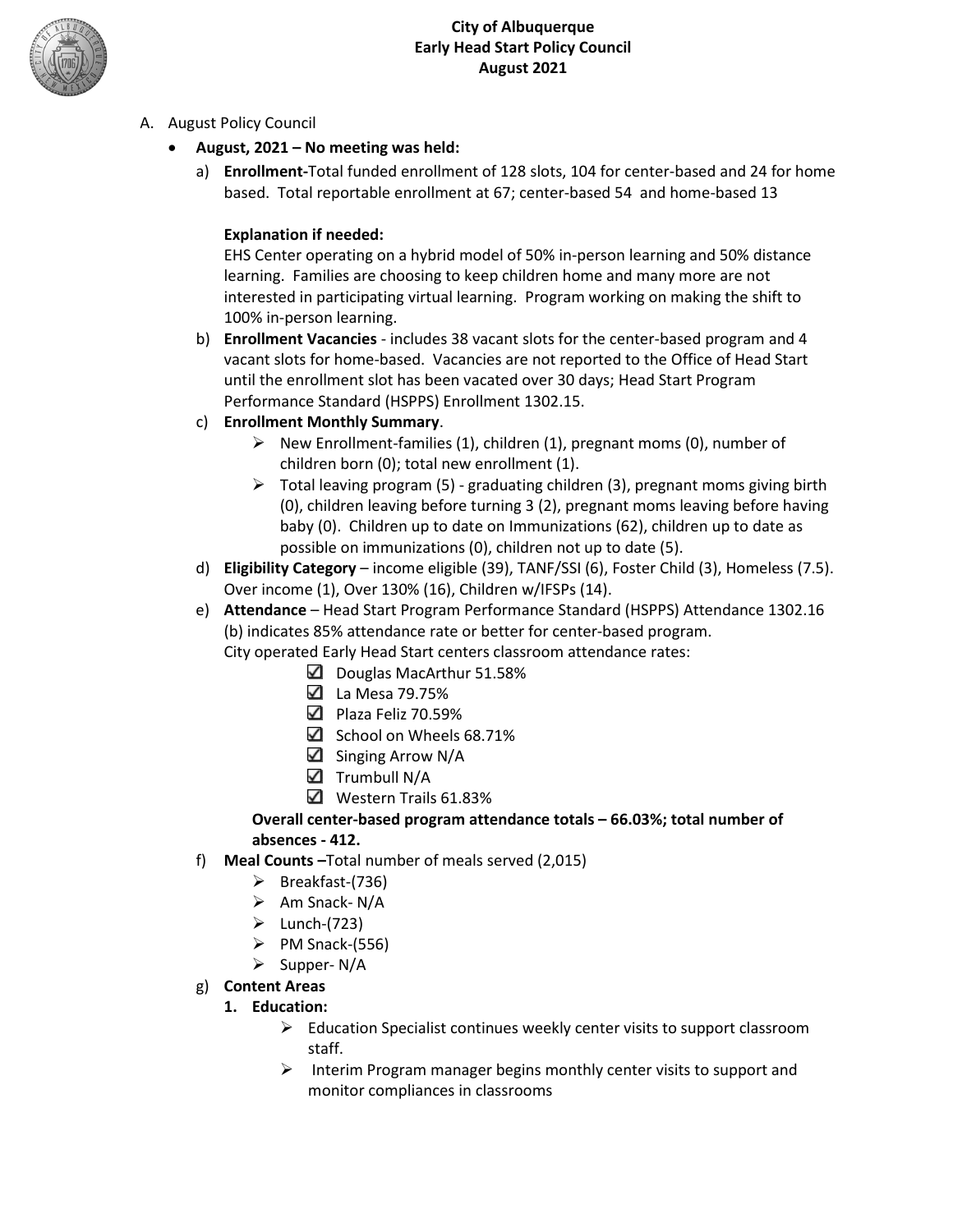#### **2. Support Services (Mental Health and Disabilities).**

 $\triangleright$  The Division continues to look at the ways to support staff and families in their support of the social-emotional well-being of the children through a research-based curriculum

## **3. Health/Nutrition:**

- $\triangleright$  The Division continues to update and/or develop policies and procedures that align with the Head Start Performance Standards
- $\triangleright$  The Division is currently in the process of developing a Nutrition Screening to be administered to every child enrolled in EHS within 160 days of start date.
- **4. Family and Community Partnerships**:
	- $\triangleright$  Parent, Family, and Community Engagement Specialist continues to support staff and families with the Ready Rosie Parenting Curriculum.
- **5. Program Design and Management (including transportation, facilities, etc.)**
	- $\triangleright$  Division Manager continues to participate in weekly ECECD meetings with Secretary Groginsky in efforts of staying abreast of the state guidelines on COVID Health & Safety Practices

#### **6. Administration:**

- $\triangleright$  FA2 Monitoring administrative staff to working on corrective action measures. Area of Concern with staff education 9 of 10 employees completed the EHS CDA Cohort to complete minimum requirements by set deadline of July  $31<sup>st</sup>$ , 2021.
- $\triangleright$  Division Leadership is working on getting a Mental Health & Disabilities Program Specialist position in place to provide direct oversight of the Mental health & Disabilities Checklist to be in compliance with FA2 monitoring.
- h) **Budget – (**Financial statements provided to Policy Council Members)
	- $\triangleright$  Federal Grant year to date (YTD) expenditures \$ 214,062
	- $\triangleright$  Training/Technical Assistance (T/TA) year to date expenditures \$9,372.15
	- $\triangleright$  City Match year to date expenditures \$32,594.38

#### i) **P-Card Expenditures-**

Walmart \$130.26 Walmart \$503.57 Walmart Refund (\$125.40) The Council for Professional Recognition \$125

**Total P-Card Purchases: \$633.43 on program supplies and certification for employee Child Development Accreditation renewal.**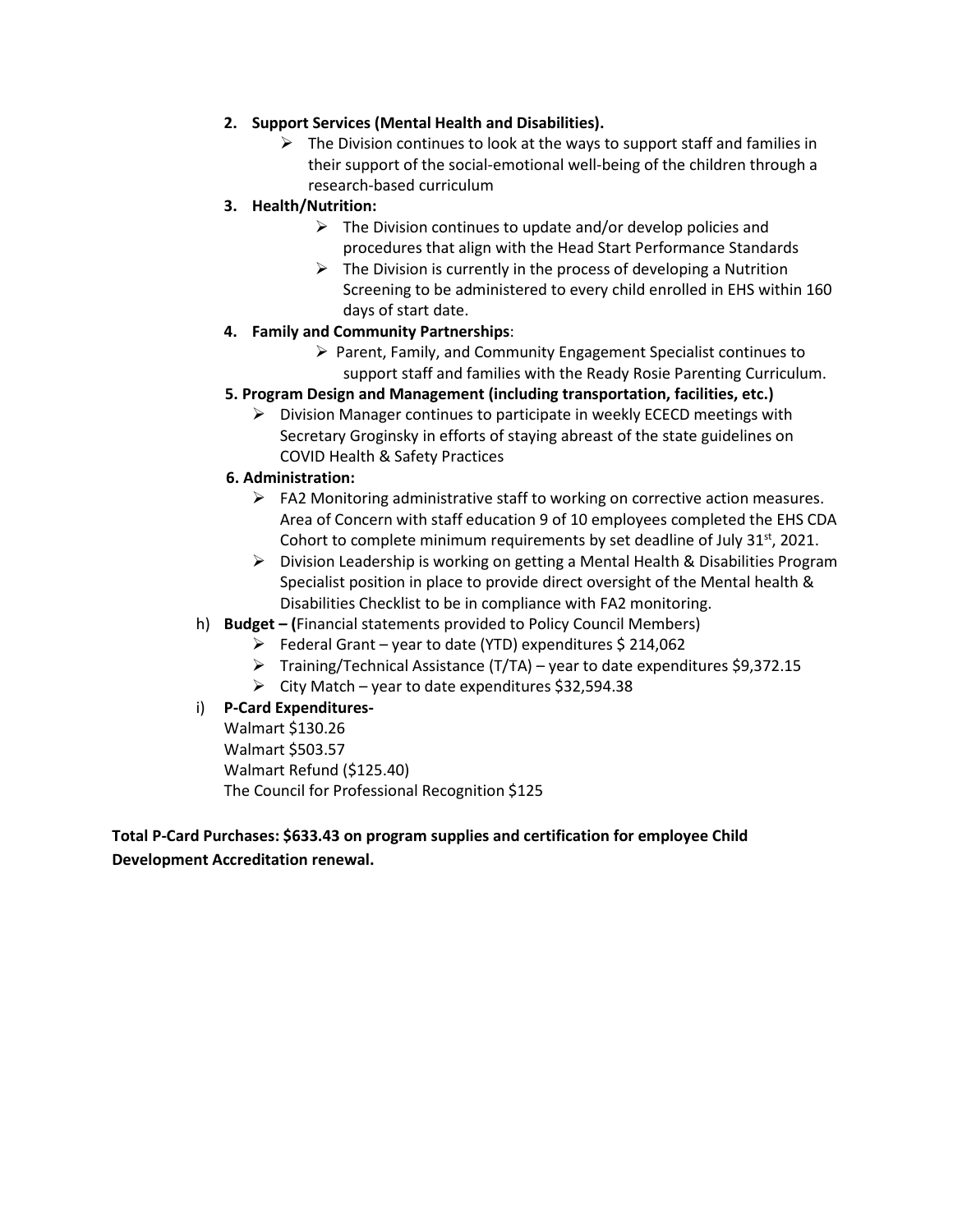

## City of Albuquerque Early Head Start Caseload/Enrollment Report 7/31/21

| <b>Enrollment</b>                                         |     |
|-----------------------------------------------------------|-----|
| <b>Total Funded Enrollment:</b>                           | 128 |
| <b>Total Actual Enrollment:</b>                           | 68  |
| Children Withdrawn & Dropped (last 30 days):              |     |
| Total Reportable Enrollment (actual + withdrawn/dropped): | 73  |
| Total Deficit:                                            |     |

## **Program Snapshot**

|                           | Home based Centers |     | <b>IALL</b> |
|---------------------------|--------------------|-----|-------------|
| <b>Funded Enrollment:</b> | 24                 | 104 | 128         |
| <b>Enrollment:</b>        |                    | 65  |             |
| <b>Defficiency:</b>       | 16                 | 39  | 55          |

#### **Caseload: 12 slots per home visitor Home Based Detail**

|                | <b>Caseload</b> |                  |                 |                 |                  | Left in Last Reportabl |         |                |
|----------------|-----------------|------------------|-----------------|-----------------|------------------|------------------------|---------|----------------|
| <b>FDF</b>     | <b>Capacity</b> | <b>HB Family</b> | <b>HB Child</b> | <b>Pregnant</b> | <b>IDue date</b> | 30 Days                | e Total | <b>Deficit</b> |
| Valarie        | 12I             |                  |                 |                 | 12/19/2021       |                        | $8*$    |                |
| Home           |                 |                  |                 |                 |                  |                        |         |                |
| <b>Visitor</b> |                 |                  |                 |                 |                  |                        |         |                |
| <b>Vacant</b>  | 12 <sub>1</sub> |                  |                 |                 |                  |                        |         | 12             |
|                |                 |                  |                 |                 |                  |                        |         |                |
| Total          | 24 <sub>1</sub> |                  |                 |                 |                  |                        |         | 16.            |

\*4 additional children have been assigned but not yet visited so they can't be counted

|                   | <b>Center Detail</b> |                 |                |                   |                  |                |
|-------------------|----------------------|-----------------|----------------|-------------------|------------------|----------------|
|                   |                      | <b>Enrolled</b> | Left in Last   | <b>Reportable</b> | <b>Pending</b>   | <b>Current</b> |
| <b>Ctr Detail</b> | <b>Slots</b>         | <b>Children</b> | 30 Days        | <b>Total</b>      | <b>Placement</b> | <b>Deficit</b> |
|                   |                      |                 |                |                   |                  |                |
| La Mesa           | 8                    |                 |                | 8                 |                  | 0              |
| <b>MacArthur</b>  | 16                   | 12              |                | 12                |                  | 4              |
| <b>PlazaFeliz</b> | 16                   | 16              |                | 16                |                  | 0              |
| <b>SOW</b>        | 16                   | 13              |                | 14                |                  | $\overline{2}$ |
| <b>Trumbull</b>   | 24                   |                 |                |                   |                  | 24             |
| <b>W. Trail</b>   | 16                   | 12              | 3              | 15                |                  |                |
| <b>Singing</b>    |                      |                 |                |                   |                  |                |
| <b>Arrow</b>      | 8                    | $\Omega$        |                |                   |                  | 8              |
| Total             | 104                  | 60              | 5 <sub>l</sub> | 65                |                  | 39             |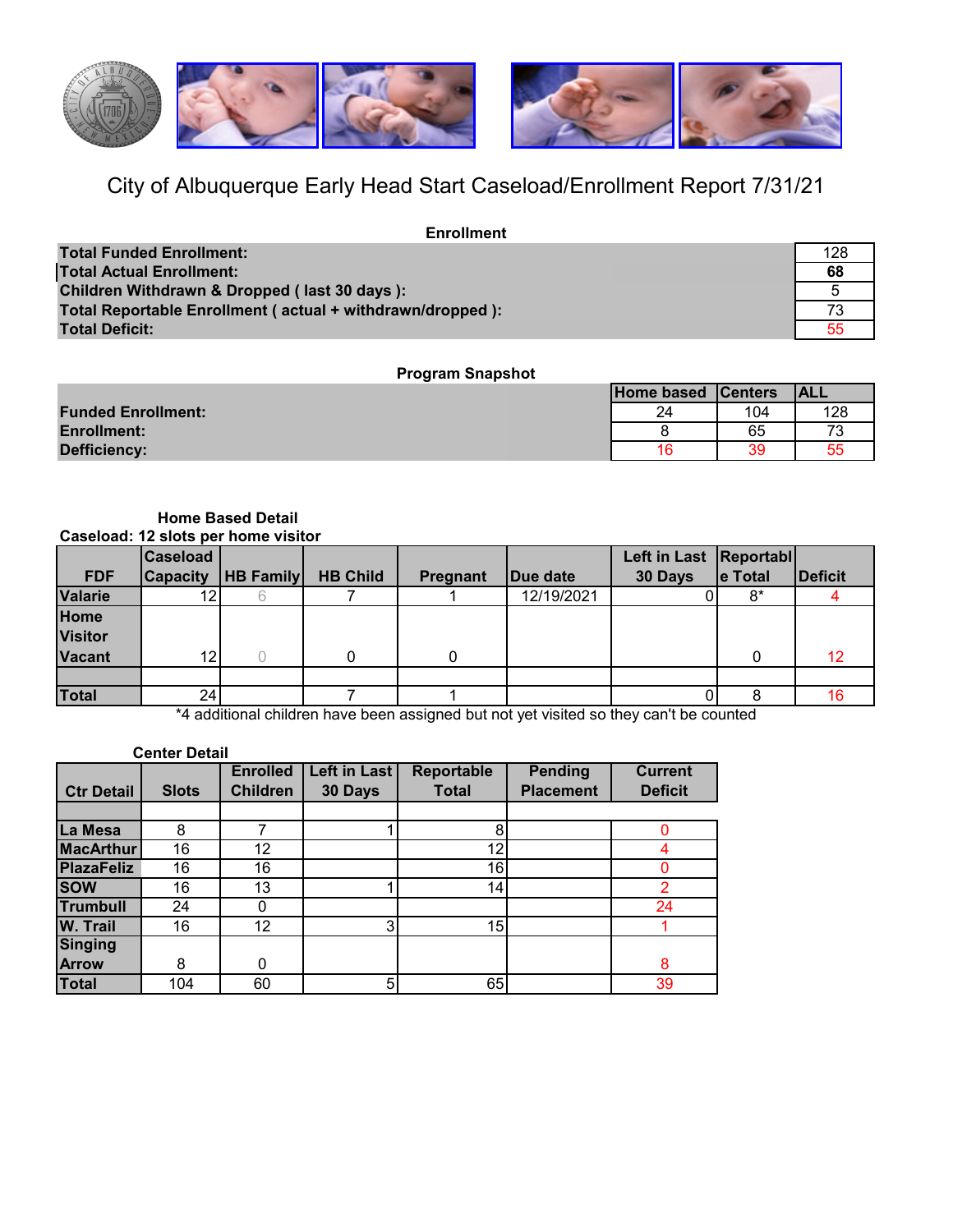9:00 am 8/3/2021

## **City Of Albuquerque EHS**

#### E25745 **2371 - CACFP Reimbursement Summary**

Program Term: EHS July 2021, Program Option: Standard Full Day

Attendance Date: 7/1/2021 - 7/31/2021

**City Of Albuquerque EHS**

|                                | Operating<br>Days | <b>CACFP</b><br>Free | <b>CACFP</b><br>Reduced | <b>CACFP</b><br>Paid | <b>Breakfast</b> | AM Snack    | Lunch | PM Snack | Supper      |  |  |
|--------------------------------|-------------------|----------------------|-------------------------|----------------------|------------------|-------------|-------|----------|-------------|--|--|
| EHS July 2021                  |                   |                      |                         |                      |                  |             |       |          |             |  |  |
| <b>Douglas MacArthur</b>       |                   |                      |                         |                      |                  |             |       |          |             |  |  |
| Infant                         | 21                | $\overline{4}$       | $\mathbf 0$             | $\mathbf 0$          | 21               | $\mathbf 0$ | 22    | 17       | $\mathbf 0$ |  |  |
| Toddler                        | 21                | 8                    | $\mathbf 0$             | $\mathbf 0$          | 92               | $\mathsf 0$ | 90    | 63       | 0           |  |  |
| Douglas MacArthur              | 42                | 12                   | $\pmb{0}$               | $\mathbf 0$          | 113              | $\mathbf 0$ | 112   | 80       | 0           |  |  |
| La Mesa                        |                   |                      |                         |                      |                  |             |       |          |             |  |  |
| Toddler                        | 21                | 8                    | $\mathbf 0$             | $\mathbf 0$          | 130              | $\mathbf 0$ | 130   | 115      | $\mathbf 0$ |  |  |
| La Mesa                        | 21                | 8                    | $\pmb{0}$               | 0                    | 130              | 0           | 130   | 115      | $\mathbf 0$ |  |  |
| <b>Plaza Feliz</b>             |                   |                      |                         |                      |                  |             |       |          |             |  |  |
| Toddler                        | 21                | 8                    | $\mathbf 0$             | $\mathbf 0$          | 84               | $\mathbf 0$ | 79    | 53       | $\mathbf 0$ |  |  |
| Twos                           | 21                | 8                    | $\mathbf 0$             | $\mathbf 0$          | 116              | $\mathsf 0$ | 110   | 85       | $\pmb{0}$   |  |  |
| Plaza Feliz                    | 42                | 16                   | $\pmb{0}$               | $\mathbf 0$          | 200              | $\mathsf 0$ | 189   | 138      | $\pmb{0}$   |  |  |
| <b>School On Wheels</b>        |                   |                      |                         |                      |                  |             |       |          |             |  |  |
| Infant                         | 21                | 6                    | $\mathbf 0$             | $\mathbf 0$          | 19               | 0           | 18    | 11       | 0           |  |  |
| Toddler                        | 21                | 8                    | $\mathbf 0$             | $\mathbf 0$          | 124              | $\mathbf 0$ | 124   | 117      | $\mathbf 0$ |  |  |
| <b>School On Wheels</b>        | 42                | 14                   | $\mathbf 0$             | 0                    | 143              | 0           | 142   | 128      | $\mathbf 0$ |  |  |
| <b>Western Trail</b>           |                   |                      |                         |                      |                  |             |       |          |             |  |  |
| Infant                         | 21                | $\overline{7}$       | $\mathbf 0$             | $\mathbf 0$          | 43               | $\mathbf 0$ | 45    | 27       | $\mathbf 0$ |  |  |
| Toddler                        | 21                | 11                   | $\mathbf 0$             | 0                    | 107              | $\mathbf 0$ | 105   | 68       | $\mathbf 0$ |  |  |
| <b>Western Trail</b>           | 42                | 15                   | $\mathbf 0$             | 0                    | 150              | 0           | 150   | 95       | 0           |  |  |
| <b>City Of Albuquerque EHS</b> | 189               | 65                   | $\mathbf 0$             | 0                    | 736              | $\mathbf 0$ | 723   | 556      | $\mathbf 0$ |  |  |
| <b>Report Totals</b>           | 189               | 65                   | $\pmb{0}$               | 0                    | 736              | 0           | 723   | 556      | 0           |  |  |